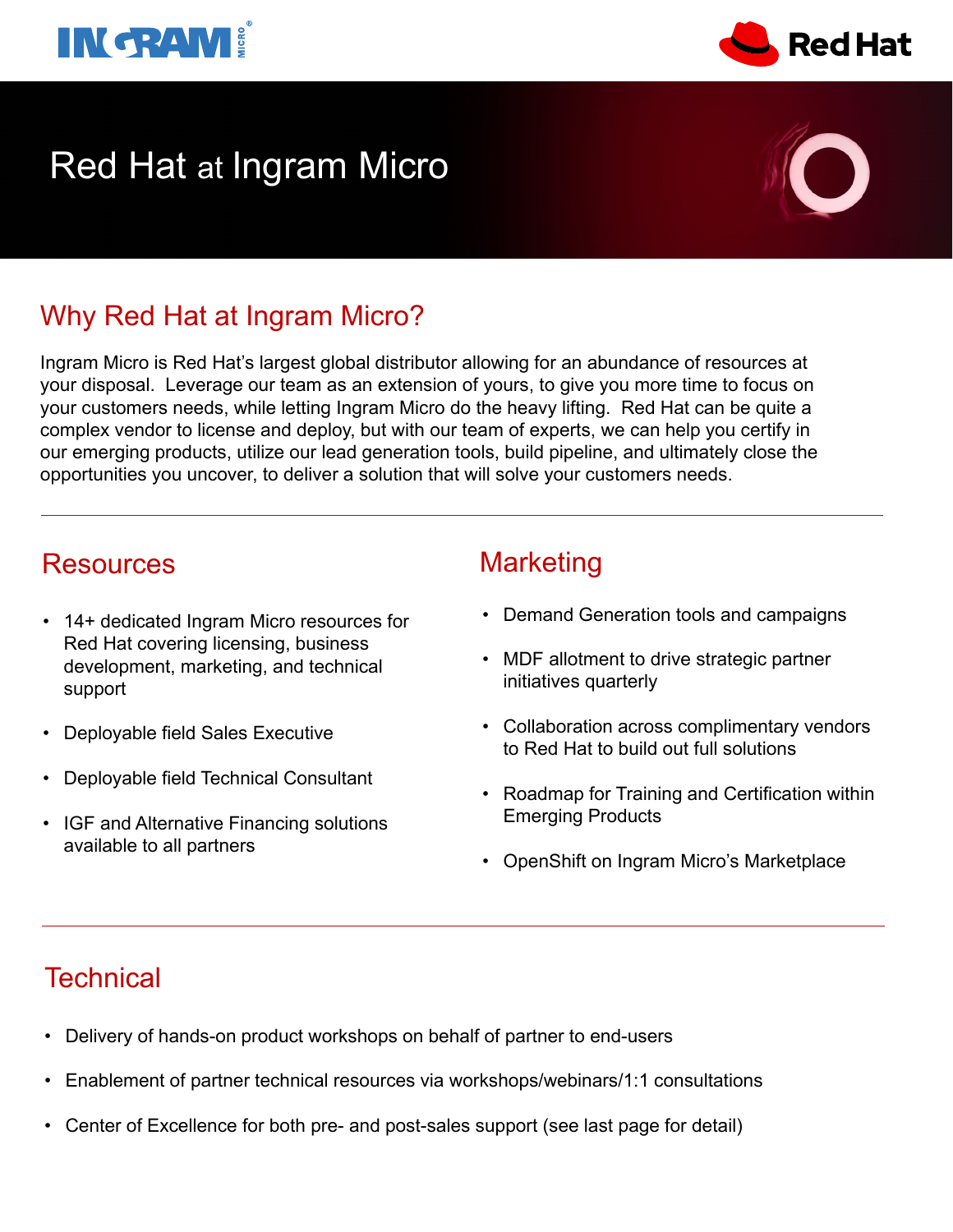# **INGRAM!**



# Ingram Micro's Red Hat Dedicated Contacts





### **Red Hat Business Development Amanda Hammer**  1-716-633-3600 x 65177 RedHatMDTeam@ingrammicro.com

- Dedicated Red Hat support
- Partner Enablement
- Partner Progression
- General Point of Contact for Red Hat



- **Red Hat Solution Sales Executive Steve Dinizo**  973-396-7678 Steve.Dinizo@ingrammicro.com
- Trusted Advisor
- Field Resource
- Partner Enablement
- Partner Progression



### **Red Hat Technical Consultant Ivan Aguilera**

Ivan.Aguilera@ingrammicro.com

- Field Deployable
- Partner Pre-sales Technical Planning and Support
- Focused on Red Hat/IBM **Products**

### **Red Hat CCSP**

RedHatCCSP@ingrammicro.com

- Certified Cloud & Service Provider
- Monthly Re-occurring Subscription & Consumption Model
- Dedicated Support & Enablement

### **Red Hat Licensing Team**

1-800-456-8000 x 76409 Redhat-licensing@ingrammicro.com Desk hours: Monday-Friday 8:30am EST - 6:30pm EST



- Dedicated Red Hat support, 7-person team, longest tenured distribution team
- Streamlined rejection/cancellation order policy (we only request missing/needed information from you after we have exhausted all other means)
- Assist in presales support, including quoting and configurations
- Order management, fulfillment and tracking
- SLA of 2 hours for orders and quotes, maximum of 4 hrs. during peak periods. Escalations available upon request
- Assistance with Red Hat special quotes, deal registration, and co-term requests (we assist in escalating these quotes in Red Hat's queue, find out who the RH rep is on these deals)
- Extended coverage on Ingram/Red Hat quarter end and month end
- Assist with renewals management (we work with Red Hat to supply incumbent renewals list and renewal quotes)